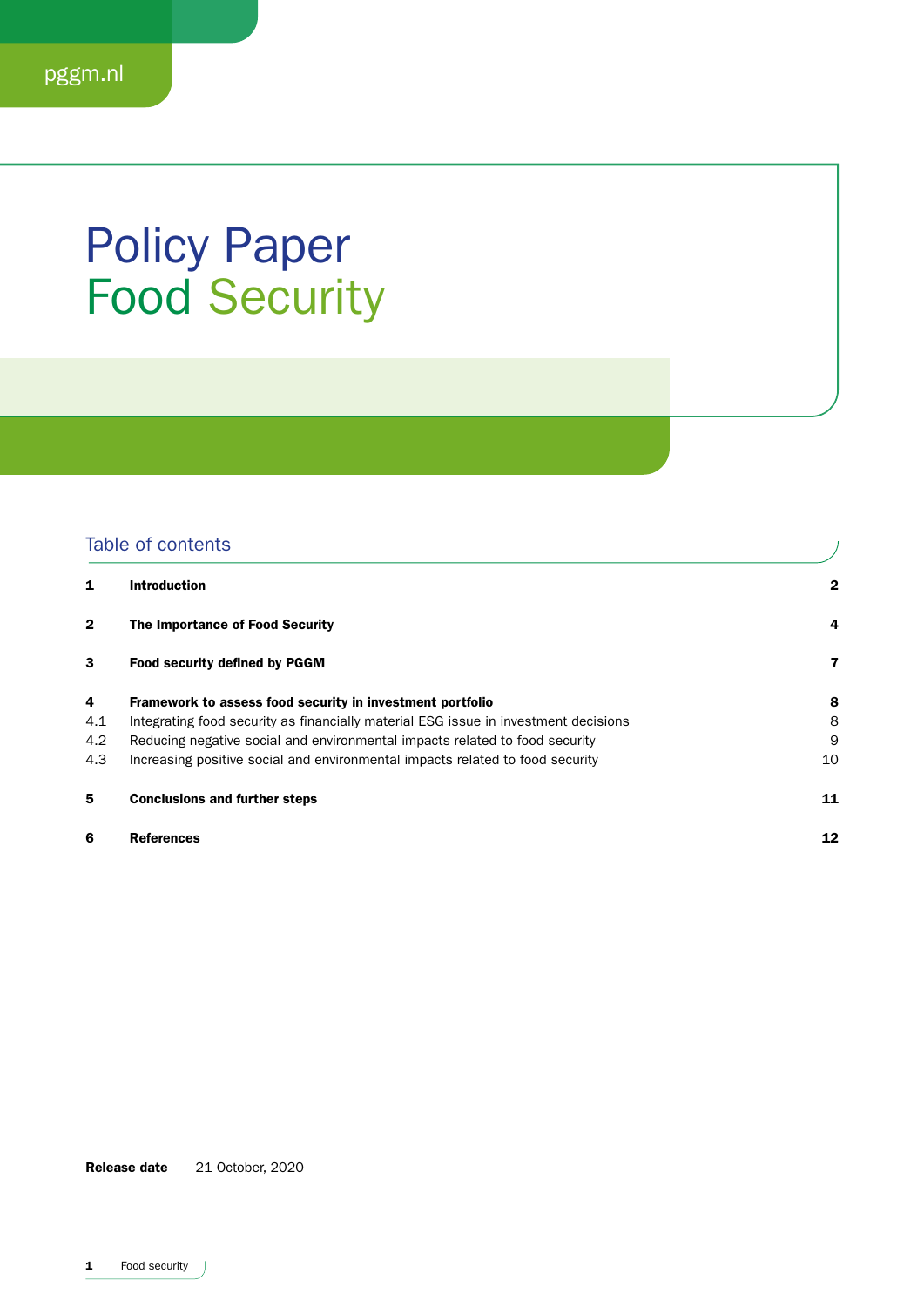# 1 Introduction

PGGM is a not-for-profit cooperative pension fund service provider. We offer our clients pension management, asset management and management advice. Our primary task is to provide our clients and their beneficiaries with the best possible pension product. Hence, we first and foremost strive for an optimal risk-adjusted return on our investments. We and our clients believe that a good pension is worth more in a liveable word. That is why investing in a sustainable manner is important to us. We are convinced that integrating Environmental, Social and Governance (ESG) issues leads to improved financial performance in the long run. We believe that financial and social return go hand in hand.

The 1996 World Food Summit defined food security as follows: "Food security exists when all people, at all times, have physical and economic access to sufficient, safe and nutritious food that meets their dietary needs and food preferences for an active and healthy life".<sup>1</sup> Access to adequate food is a basic human right. Even though the proportion of undernourished people has declined significantly in the past decades, $2$  we still face many challenges when it comes achieving food security. There is still widespread malnutrition in the form of hunger, obesity and micronutrient deficiency across the globe. We face a growing food demand due to population growth and shifting diets. By 2050, the world must feed almost ten billion people. Globally there is unequal food availability across regions, within countries, and even within households. Insufficient food security could therefore lead to conflicts. Simultaneously, food losses and waste are still common both in developed and developing countries. At the same time, poverty is still prevalent among a large number of people working in the agricultural sector. Finally, agriculture can have a significant environmental impact. The challenges we are facing are to achieve food security for a growing world population, while at the same time transforming food systems so that they contribute to social and economic development while being environmentally sustainable.

This paper serves three purposes:

- 1. Being transparent to our external stakeholders about PGGM's view on environmental, social and governance (ESG) issues related to food security.
- 2. Communicating our views to companies we invest in, with regard to ESG issues related to food security.
- 3. Providing guidance for our investment teams for integrating ESG issues related to food security in investment decisions.

This paper should not be seen as an isolated policy document. It must be seen in combination with PGGM's Responsible Investment (RI) Guidelines. This paper only describes PGGM's 's views on food security. The RI guidelines describe how PGGM uses its instruments for responsible investment with regard to food security and other focus areas.

This paper will proceed as follows. We will first explain why PGGM is working on food security as being a key area of focus. This is substantiated by key insights into the magnitude of issues associated with food security, to further underline the importance of the issue.

Subsequently we discuss the way in which we look at the subject matter of food security, taking different angles into account. We will conclude by discussing how to address the issue in the investment portfolio and how activities to mitigate the concerns can be employed.

<sup>1</sup> See FAO: http://www.fao.org/sustainable-development-goals/ overview/fao-and-the-post-2015-development-agenda/foodsecurity-and-the-right-to-food/en/

<sup>2</sup> The prevalence of undernourishment has declined from 14.7% in 2000 to 11.0% in 2016, see FAO (2017): http://www.fao.org/ state-of-food-security-nutrition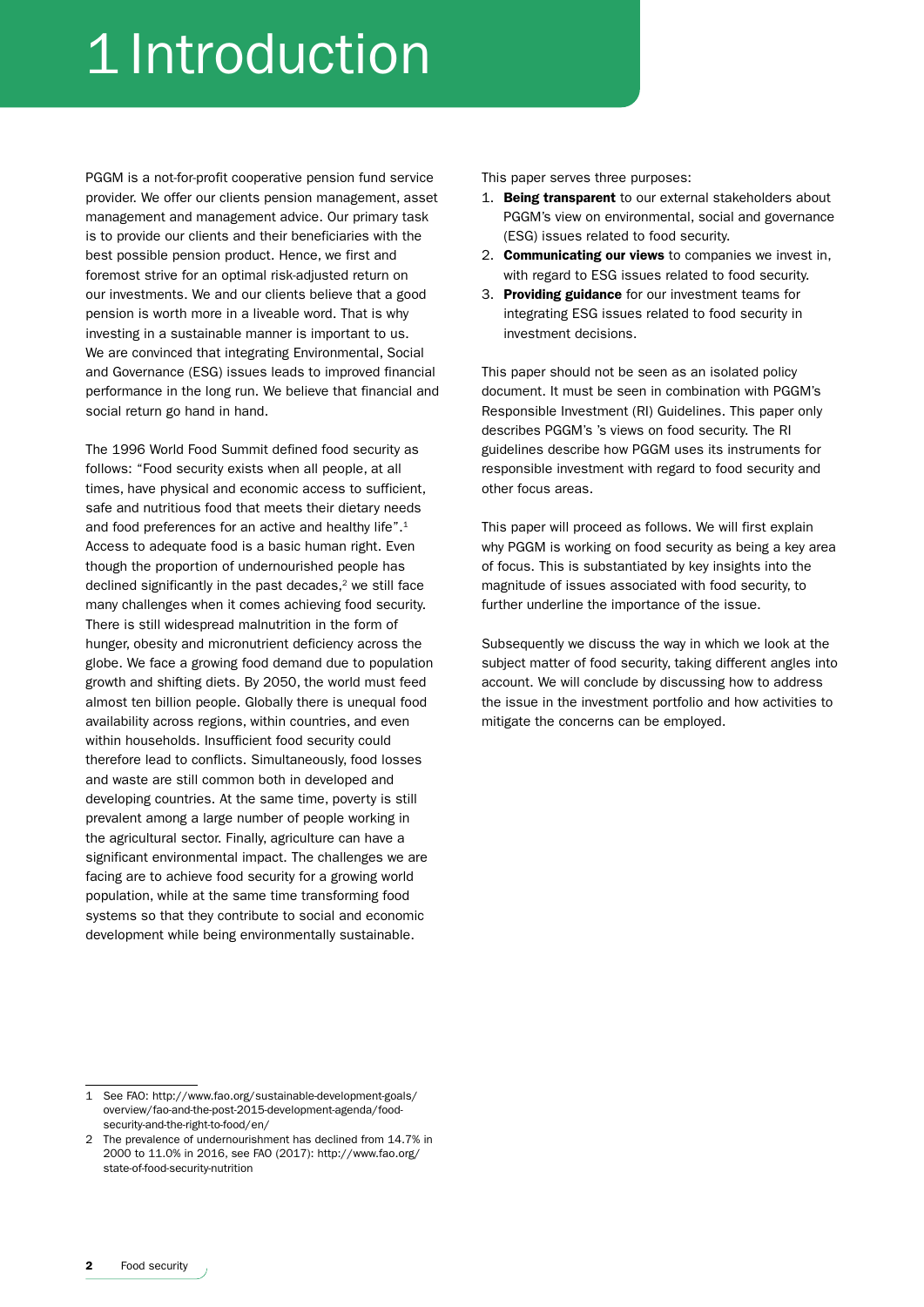#### Box. Our position on food security

- $\blacksquare$  Food security exists when all people, at all times, have physical and economic access to sufficient, safe and nutritious food that meets their dietary needs and food preferences for an active and healthy life.
- Despite the decline in the number of undernourished people in the past decades, there is still widespread malnutrition in the form of hunger, obesity and micronutrient deficiency across the globe. In the last few years, undernourishment has been on the rise again.
- **Failing to achieve food security has significant** adverse impacts on the world and can be a material risk to many of our investments.
- Agricultural production is interlinked with a range of environmental issues, such as GHC emissions, freshwater use, soil and water pollution, deforestation and biodiversity loss.
- $\blacksquare$  To achieve food security in the long run, we have to transform food systems so that they contribute to social and economic development while being environmentally sustainable.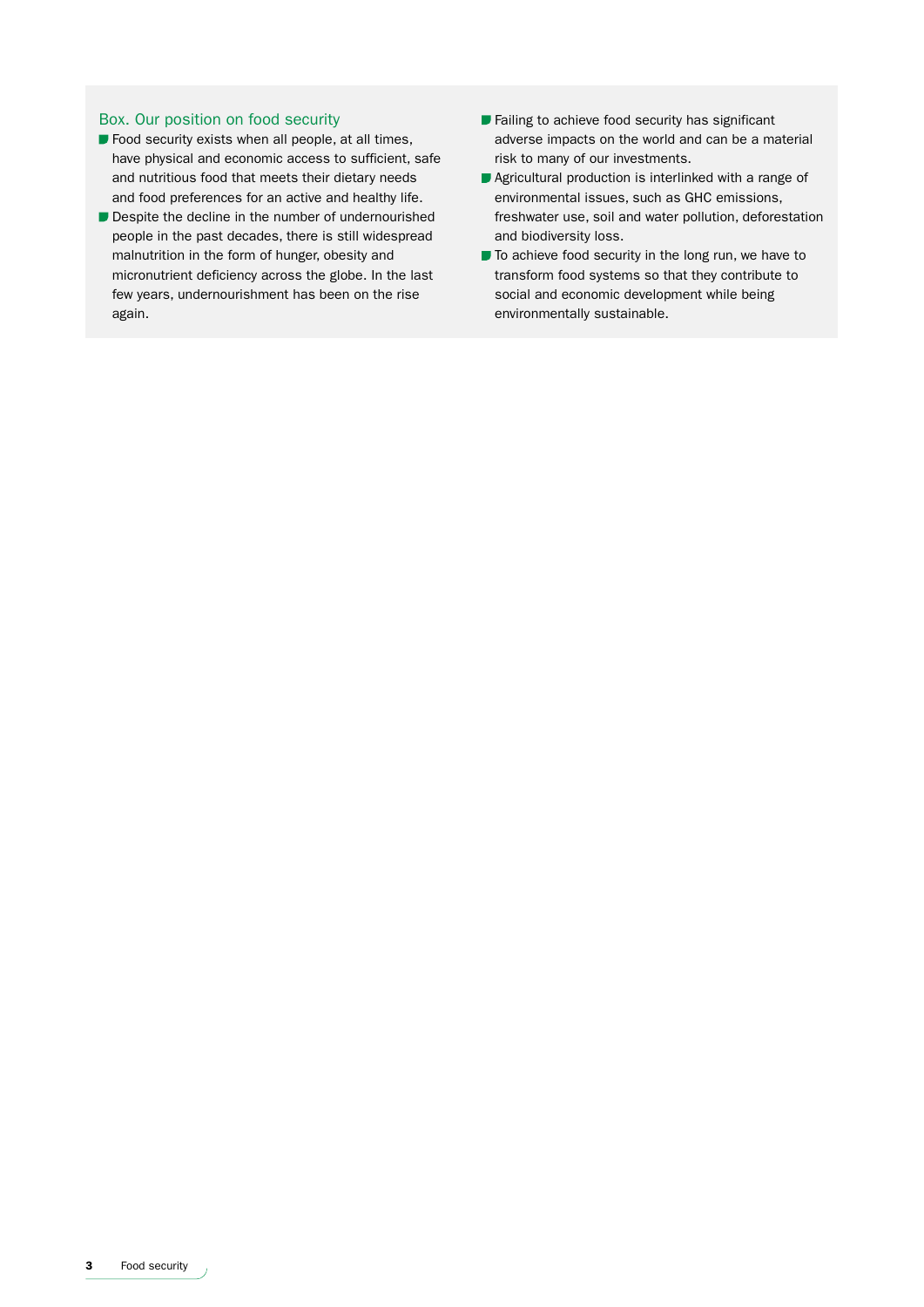## 2 The Importance of Food Security

There are several reasons for PGGM to work towards guidance on issues relating to food security. In this paragraph we will discuss the key reasons to pursue improvement. First of all, failing to achieve food security has significant adverse impacts on the world and can be a material risk to many of our investments. A severe food crisis is one of the top-10 risks to the world as identified by the World Economic Forum (WEF)<sup>3</sup>. According to their 2018 report the world is exposed to severe risk due to the fact that three quarters of the food production is concentrated on only twelve different types of plants and five animal species. Furthermore, crop harvests are dependent on relatively few countries (e.g. corn is mostly dependent on China and the US). If one of these crop harvests becomes prone to disease and/or failing, this is likely to cause widespread famine.

This is exacerbated by the fact that productivity is skewed. Agricultural productivity (yield per hectare) has increased dramatically in the developed world, Asia and Latin America in the past decades, but hardly increased in Sub-Saharan Africa (see Figure 1), where the yield per hectare is less than one-third than in developed countries.

Agriculture causes a range of interlinked environmental issues. It is responsible for 24% of global GHG emissions, around 70% of freshwater use and around 70% of deforestation worldwide, which in turn accelerates biodiversity loss<sup>4</sup>. 11% of the globe's terrestrial surface is used for crop production. Besides this, sources of food are at risk of becoming poisoned through pollution of food sources, on land as well as in the oceans, from excess nutrients, pesticides and other pollutants.

<sup>4</sup> See WRI (2013): https://www.wri.org/blog/2013/12/global-foodchallenge-explained-18-graphics



*Figure 1: Yields in in metric tons per hectare*

<sup>3</sup> See WEF (2018): http://www3.weforum.org/docs/WEF\_GRR18\_ Report.pdf. The WEF defines a food crisis as: "inadequate, unaffordable, or unreliable access to appropriate quantities and quality of food and nutrition on a major scale".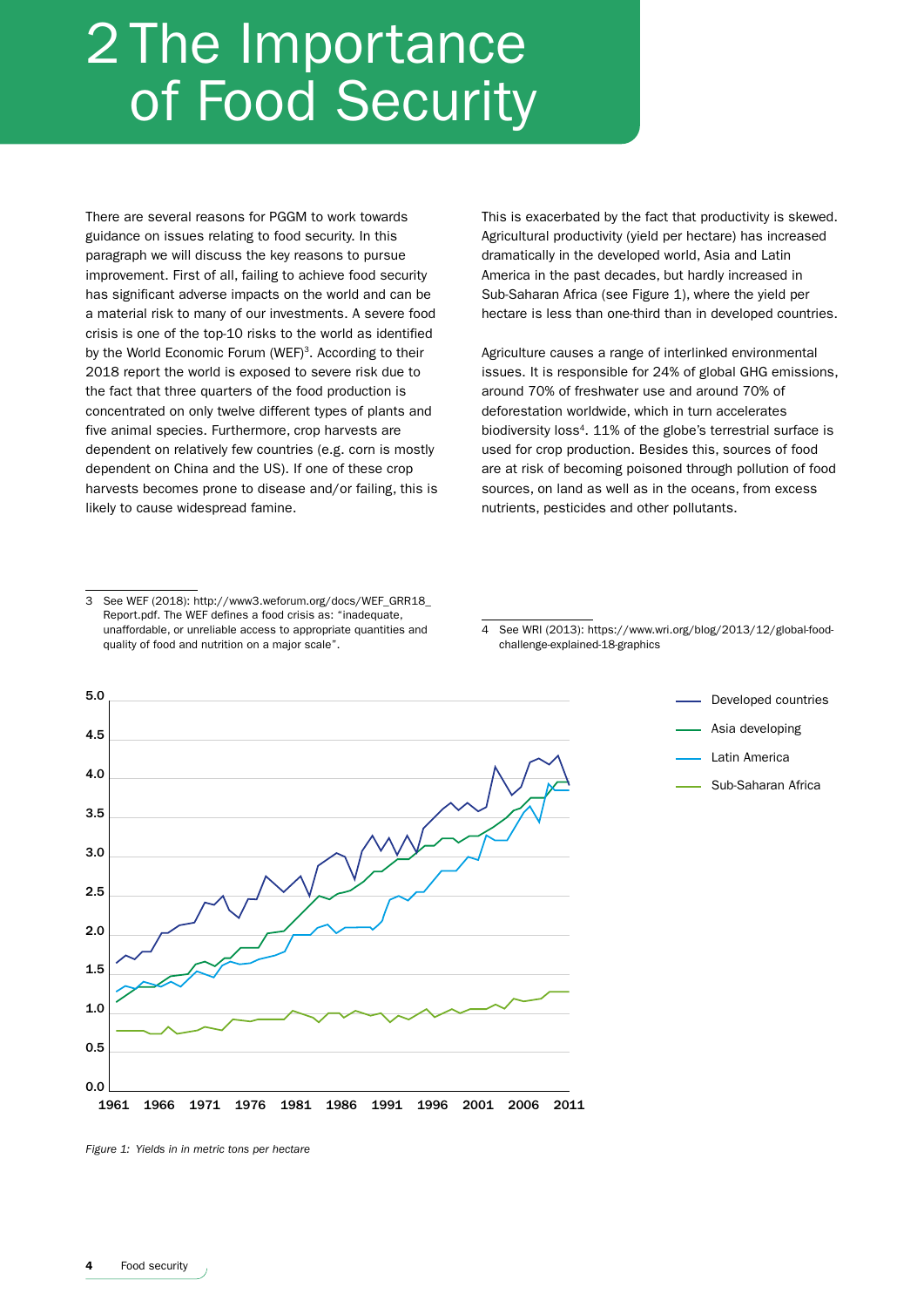At the same time, 1.3 billion tons of food, roughly one-third of the global production, is lost or wasted<sup>5</sup>. Developing countries suffer more food losses during agricultural production, while in middle- and high-income regions, food waste at the retail and consumer level tends to be higher. The direct economic consequences of food wastage are about \$750 billion annually.

Taking this into consideration, it is no surprise that food security is part of the global agenda for sustainable development. To "end hunger, achieve food security and improved nutrition and promote sustainable agriculture" is the second Sustainable Development Goal (SDG) from the United Nations  $(UN)^6$ . To back this up with numbers, Figure 2 presents the development of undernourishment according to the FAO. The graph both provides percentage and absolute numbers for the period between 2005 and 2016, with an estimate for 2017. The Figure shows that in 2016, 10.8% of the global population was undernourished. This translates into 804.2 million people, which is about the size of the entire European population. Despite the decline in the past decade (from 14.5% in 2005), undernourishment is on the rise again and was expected to affect 10.9% of the population in 2017, taking the aforementioned number up to 820.8 million people. As the global population is growing, the absolute number of undernourished people is expected to rise even stronger<sup>7</sup>. The current world population of 7.6 billion is expected to reach 8.6 billion in 2030 and 9.8 billion in 2050.8 Taking into account a growing population and shifting diets (if not redirected), the global demand for food calories is expected to increase by 69 percent in 2050 compared to 2006.9

Another element is malnutrition. Malnutrition includes not only undernourishment, but also over nourishment (obesity) and micronutrient deficiencies. In 2016, an estimated 1.9 billion adults are overweight. Of these people, over 650 million were obese. The worldwide prevalence of obesity nearly tripled between 1975 and

7 See FAO: http://www.fao.org/sustainable-development-goals/ overview/fao-and-the-post-2015-development-agenda/foodsecurity-and-the-right-to-food/en/

- 8 See UN (2017): https://www.un.org/development/desa/en/ news/population/world-population-prospects-2017.html
- 9 See WRI (2013): https://www.wri.org/blog/2013/12/global-foodchallenge-explained-18-graphics



*Figure 2: Prevalence of Undernourishment (PoU) and number of people undernourished according to FAO Figures in percentages of global population (LHS) and number of people (RHS), 2005-2017E* 

<sup>5</sup> Food loss is defined as "the decrease in quantity or quality of food". Food waste is part of food loss and refers to discarding or alternative (non-food) use of food that is safe and nutritious for human consumption along the entire food supply chain, from primary production to end household consumer level (FAO, 2014).

<sup>6</sup> See UN: https://sustainabledevelopment.un.org/sdg2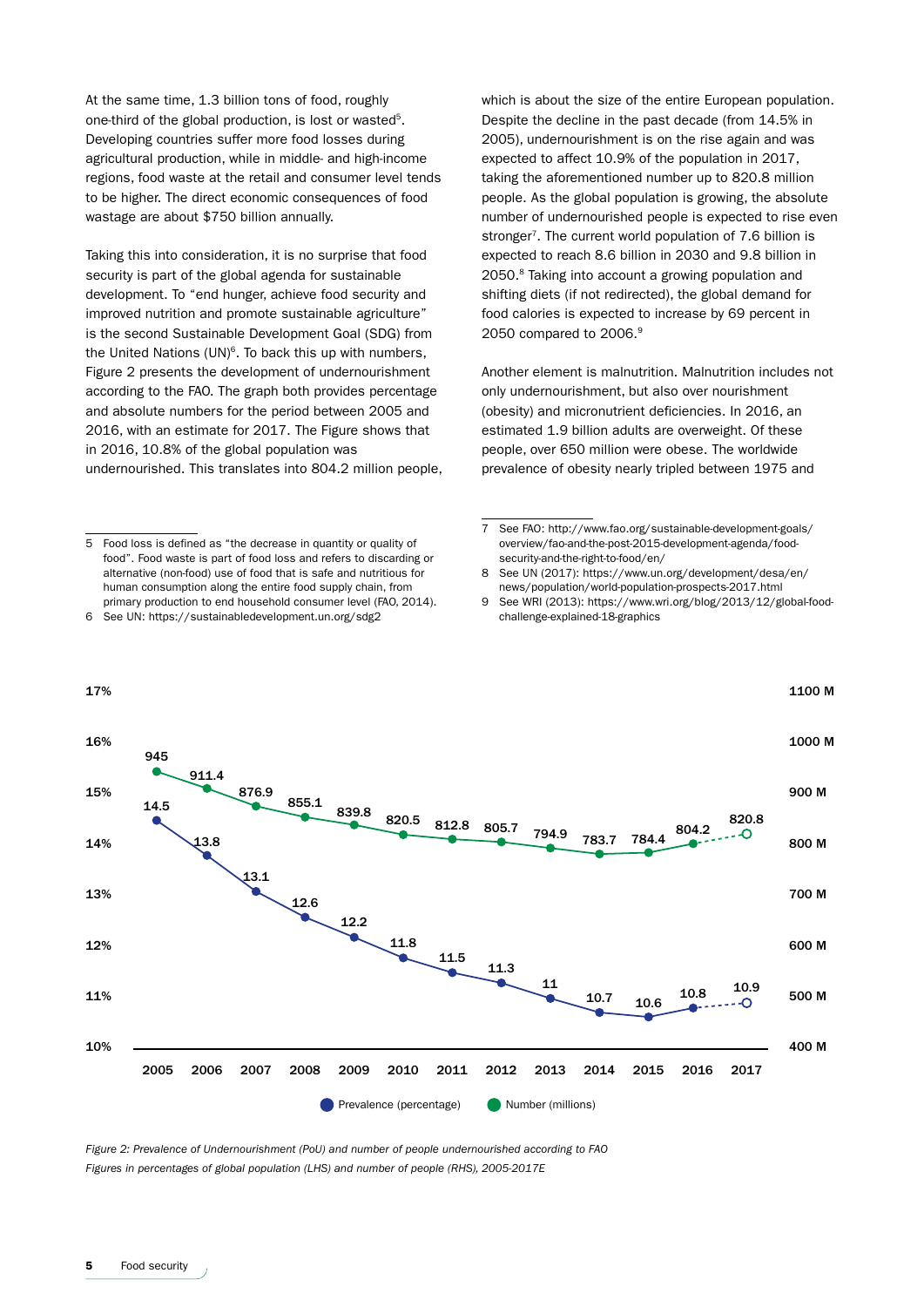2016.10 At the same time over 2 billion people are estimated to suffer from micronutrient deficiencies<sup>11</sup>, a lack of essential vitamins and minerals required in small amounts by the body for proper growth and development. Unlike energy-protein undernourishment, the health impacts of micronutrient deficiency are not always acutely visible; it is therefore sometimes termed 'hidden hunger'. The severe health risks associated with micronutrient deficiency, such as poor physical and mental development, are mostly affecting children and pregnant women in (relatively) lower income countries in Africa and Asia.

Our largest client PFZW has identified food security as one of its areas of focus in their Investment Policy 2020<sup>12</sup>. Food security also clearly links to several other focus areas of PFZW: climate change and pollution, water scarcity, healthcare and safeguarding human rights. In many cases, several issues converge in investee companies.

<sup>10</sup> See WHO (2018): http://www.who.int/news-room/fact-sheets/ detail/obesity-and-overweight

<sup>11</sup> See WHO (2018): http://www.who.int/news-room/fact-sheets/ detail/malnutrition

<sup>12</sup> See PFZW (2014): https://www.pfzw.nl/Documents/Over-ons/ PFZW\_Beleggingsbeleid\_2020.pdf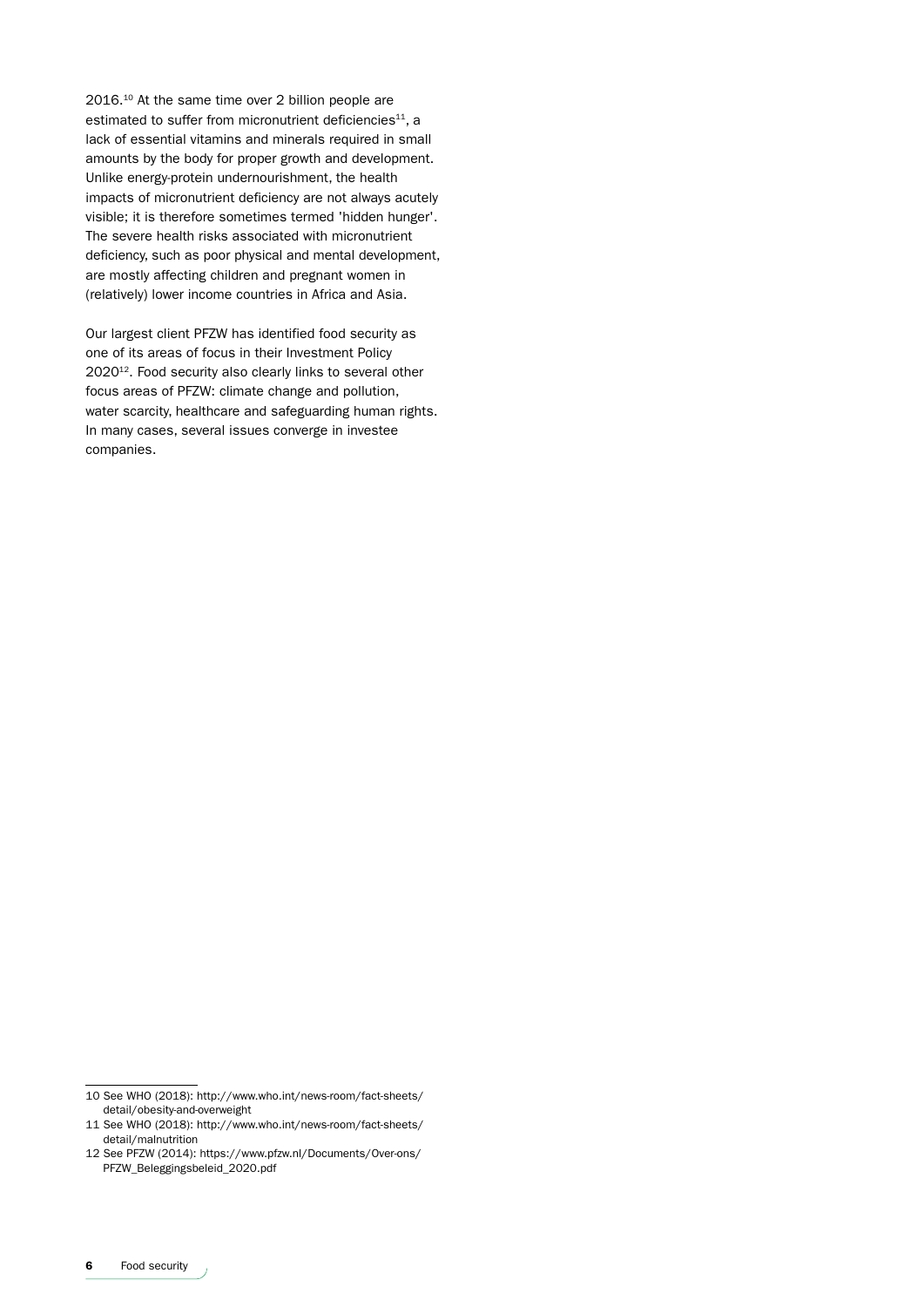## 3 Food security defined by PGGM

As explained in the introduction, PGGM uses the definition of food security as agreed on at the 1996 World Food Summit: *"Food security exists when all people, at all times, have physical and economic access to sufficient, safe and nutritious food that meets their dietary needs and food preferences for an active and healthy life"13.* 

This definition includes four components:

- **Availability:** physical availability of food addresses the "supply side" of food security and refers to facilitating sufficient food production
- **Utilization:** ensuring that the produced food is sufficient for a healthy and nutritious diet
- **Access:** enabling both the physical and economic access to foods that meet recommended dietary standards as well as any individual food preferences. It can refer to both physical and economic access to food
- **Stability:** it is not a distinctive dimension of food security but rather refers to the stability of the three above mentioned pillars over time

Both stability availability of food production on the long term require sustainable food production. This means that food security has to be improved, without severe negative impacts on society and environment. There is guidance on this to further explain what it encompasses. We support the five principles of sustainable food and agriculture developed by the FAO<sup>14</sup>:

- 1. Improving efficiency in the use of resources is crucial to sustainable agriculture
- 2. Sustainability requires direct action to conserve, protect and enhance natural resources
- 3. Agriculture that fails to protect and improve rural livelihoods, equity and social well-being is unsustainable
- 4. Enhanced resilience of people, communities and ecosystems is key to sustainable agriculture
- 5. Sustainable food and agriculture requires responsible and effective governance mechanisms

As mentioned before, ESG issues related to food security often relate to other focus areas of PGGM as well. This position paper therefore does not elaborate on the effects of food production on climate change, water scarcity, obesity, human rights & labor rights and governance issues, as these issues are covered by the Climate Change & Pollution, Water Scarcity, Healthcare, Human Rights and Corporate Governance focus areas respectively.

<sup>13</sup> See FAO: http://www.fao.org/sustainable-development-goals/ overview/fao-and-the-post-2015-development-agenda/foodsecurity-and-the-right-to-food/en/

<sup>14</sup> See FAO: http://www.fao.org/sustainability/en/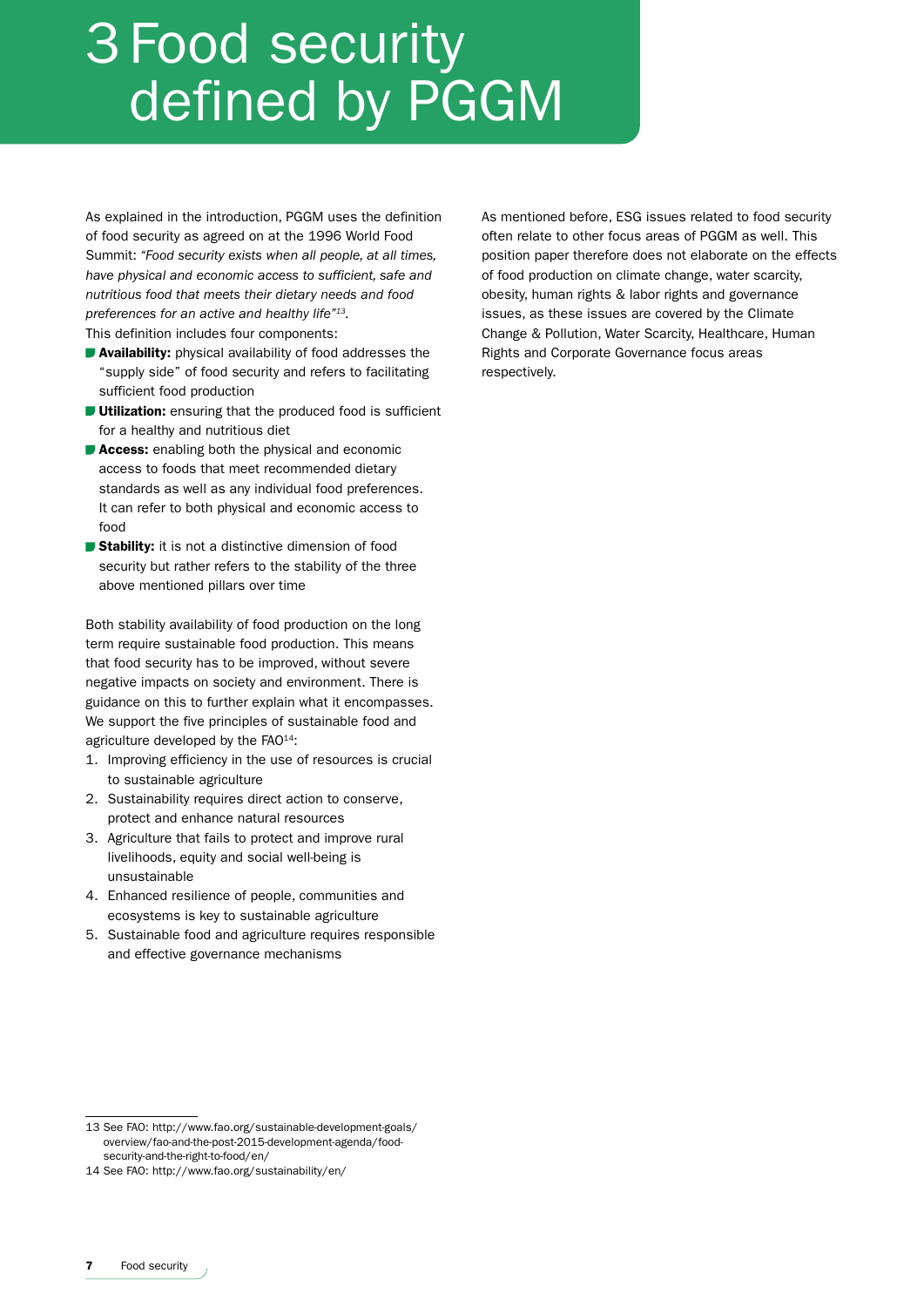### 4 Framework to assess food security in investment portfolio

The table below shows how PGGM integrates ESG issues related to food security in its investment portfolio. The table looks at the issue of food security through three different (but partially overlapping) perspectives. We first look at materiality, i.e. the way in which the issue influences (expected) risk and return. Secondly we consider impact, which is the way in which the portfolio impacts the world in terms of societal and environmental influence. Impact can both detract (in case of negative impact) or contribute (in case of positive impact). The table also provides the relevant standards we chose as a framework to assess key issues and risks. Whilst other standards may exist, we feel these standards best enable us to address and prioritize issues. Furthermore, we see these standards increasingly finding their way into legislation and regulation $15$ .

We use the standards mentioned above to assess ESG issues related to food security and prioritize our activities in this field.

### 4.1 Integrating food security as financially material ESG issue in investment decisions

Using a GICS classification to identify investee companies focused on sectors that are directly related to food<sup>16</sup> our financial exposure to the sector is estimated to be € 6.9 billion (3.2%) of the total portfolio as per June 30th, 2018. The exposure includes some 360 companies, which translates into an average investment per company of around € 23 million. However, the true exposure to the issues is poised to be larger, as large conglomerates that are classified under other sectors can be linked to food as well. However these companies are not included in the numbers as these are not pure play food companies.

15 e.g. the OECD guidelines are to be translated into regulation and reporting requirements.

16 Based in GICS level 4 classification: Agriculture & Farm Machinery; Agricultural Products; Brewers; Distillers & Vintners; Fertilizers & Agricultural Chemicals; Food & Staples Retailing; Food Distributors; Food Retail; Food, Beverage & Tobacco; Hyper Markets & Super Centers; Packaged Foods & Meats; Restaurants; Retailing; Soft Drinks; Trading Companies & Distributors.

| Objectives and Standards                                                               |                                                                                                                         |  |  |
|----------------------------------------------------------------------------------------|-------------------------------------------------------------------------------------------------------------------------|--|--|
| <b>Objectives</b>                                                                      | <b>Relevant standards</b>                                                                                               |  |  |
| Integrating food security as financially material ESG issue in<br>investment decisions | Sustainability Accounting Standards Board (SASB)<br>materiality map*                                                    |  |  |
| Reducing negative social and environmental impacts related to<br>food security         | OECD guidelines for multinational enterprises**<br>■ UN Guiding Principles on Business and Human Rights<br>$(UNGPS)***$ |  |  |
| Increasing positive social and environmental impacts related to<br>food security       | UN Sustainable Development Goals (SDGs)****                                                                             |  |  |

*Table 1. Objectives and Standards*

- *\* See SASB (2018): https://materiality.sasb.org/*
- *\*\* See OECD (2011): http://www.oecd.org/investment/mne/*
- *\*\*\* See UN (2011): https://www.ohchr.org/Documents/Publications/GuidingPrinciplesBusinessHR\_EN.pdf*
- *\*\*\*\* See UN: https://www.un.org/sustainabledevelopment/*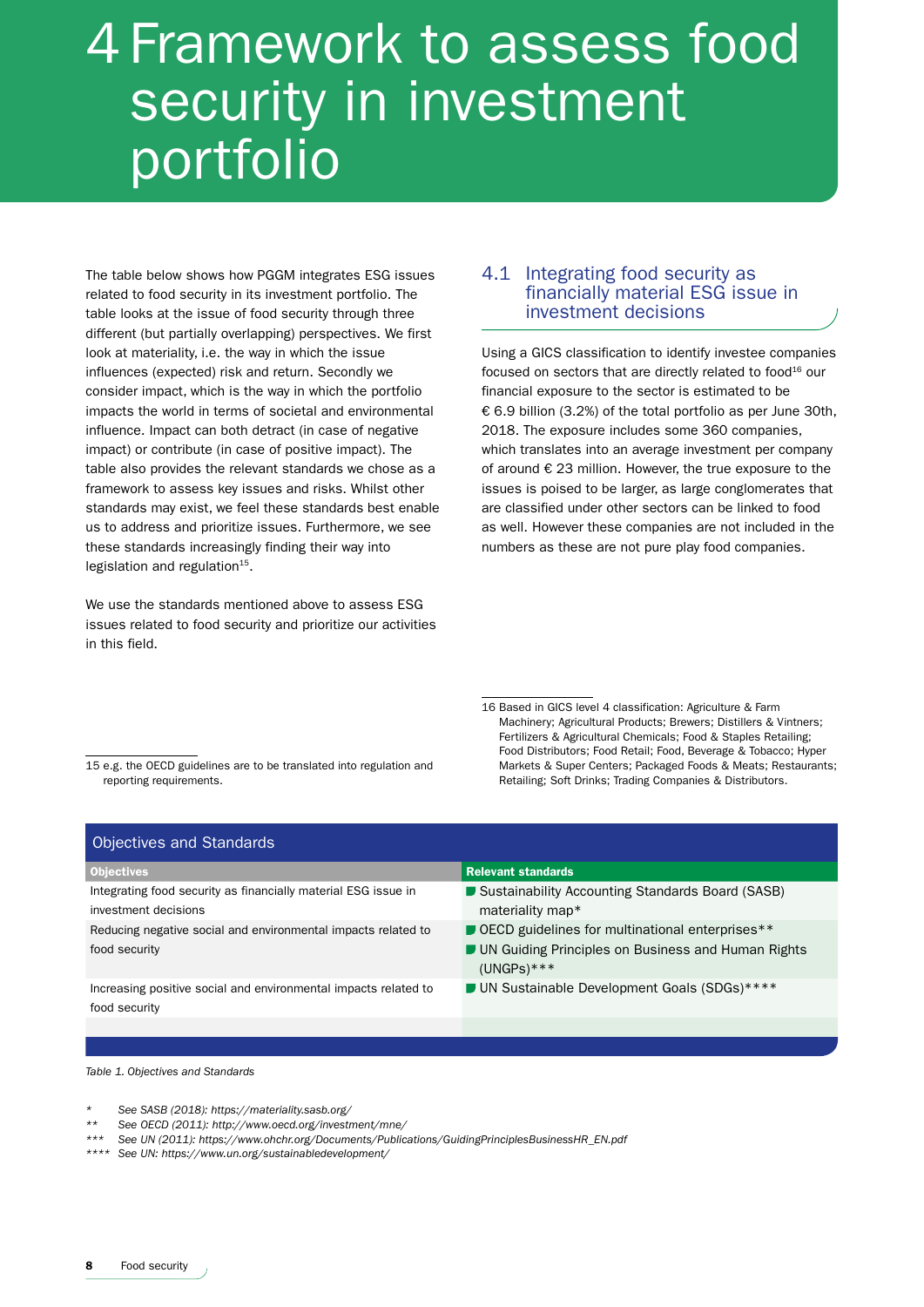

*Figure 3: Size distribution of companies related to food security in PFZW portfolio*

The above highlights the financial exposure and shows that a limited number of companies have a vital role in furthering the goals of improved food security. From a materiality perspective, the number of investee companies enable us to look at the key risks as highlighted by the SASB materiality map. Agricultural supply chains are complex and lacking in transparency. Consequently they are prone to many ESG issues which are challenging to manage. ESG issues such as greenhouse gas emissions, energy management, water and waste management, biodiversity impacts, and labour practices, are most likely material to companies that produce agricultural products according to SASB. Therefore, we encourage companies in agricultural supply chains that we invest in, to address these issues using relevant industry standards.

### 4.2 Reducing negative social and environmental impacts related to food security

In its Responsible Investment Guidelines<sup>17</sup>, PGGM has committed itself to the OECD guidelines for multinational enterprises<sup>18</sup> and the UN Guiding Principles on Business and Human Rights (UNGPs).19 We expect companies we

invest in to take these standards into account in their business practices. Regarding adverse impacts related to food security, we see the OECD-FAO Guidance for Responsible Agricultural Supply Chains<sup>20</sup> as a relevant guidance that can help investee companies, that operate in agricultural supply chains, implement Responsible Business Conduct ('RBC') in their policies and management systems. Companies should:

- **Establish strong management systems for responsible** supply chains
- $\blacksquare$  Identify, assess and prioritize risks in the supply chain
- Design and implement a strategy to respond to identified risks
- Verify supply chain due diligence
- Report on supply chain due diligence
- **Establish operational-level grievance mechanisms and** have processes in place to enable remediation

For agricultural supply chains specifically, we consider human rights, labour rights, health and safety, natural resources and environmental protection to be important RBC topics. Human rights and health and safety are already covered by other focus areas of PGGM. Under our focus area of food security, we focus specifically on natural resources and environmental protection.

<sup>17</sup> See PG (2014): https://www.pggm.nl/media/f4zoxray/ responsible-investment-implementation-framework\_may-2014\_ pggm.pdf

<sup>18</sup> See OECD (2011): http://www.oecd.org/daf/inv/mne/48004323.pdf

<sup>19</sup> See UN (2011): https://www.ohchr.org/Documents/Publications/ GuidingPrinciplesBusinessHR\_EN.pdf

<sup>20</sup> See OECD/FAO (2016): http://mneguidelines.oecd.org/ OECD-FAO-Guidance.pdf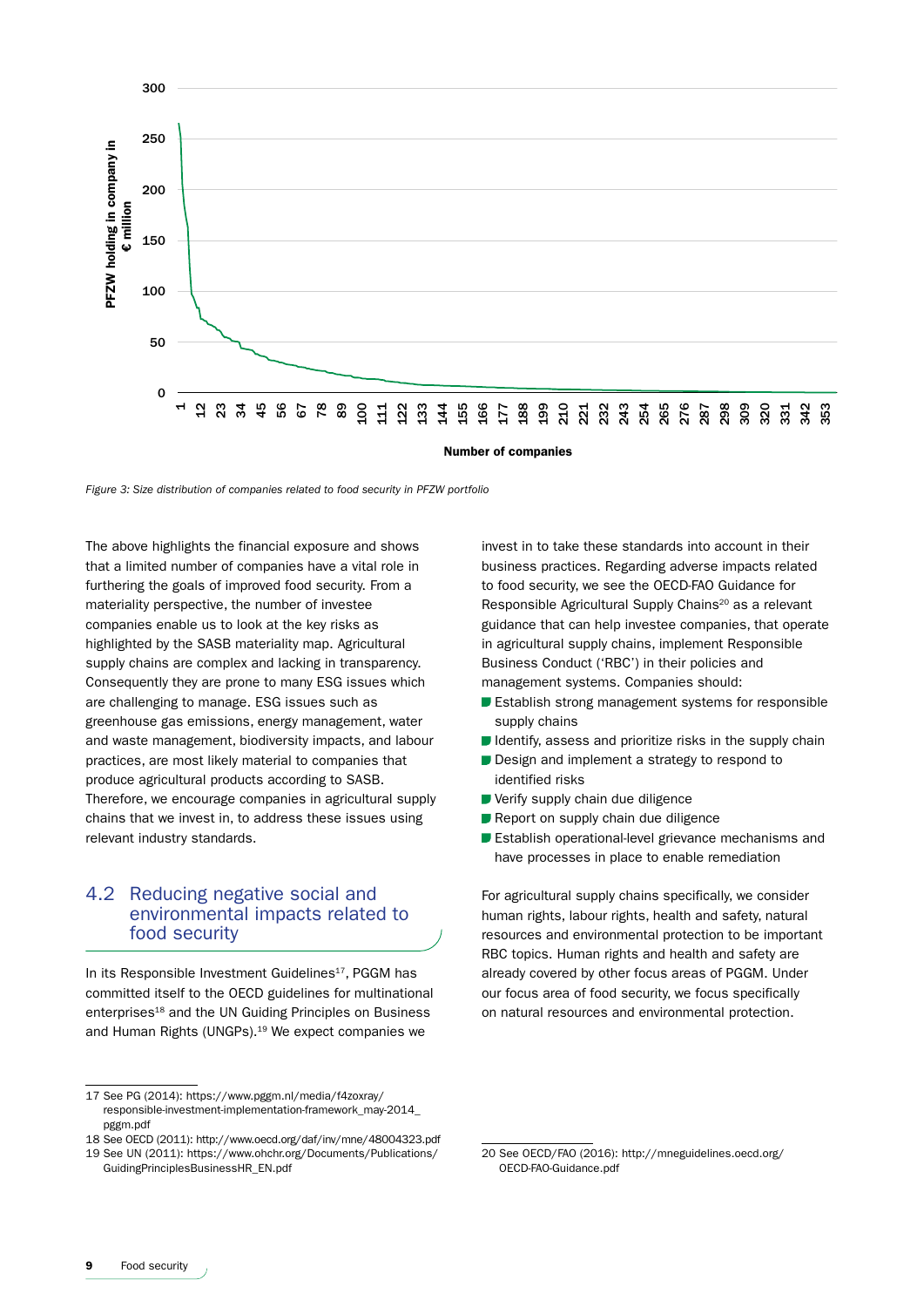#### Human rights, labour rights, health and safety

Access to adequate food is a human right $21$ . PGGM's position regarding human rights, labour rights and health and safety is explained in PGGM's Human Rights Policy.<sup>22</sup> This policy is applicable for all of PGGM's investments, including those in companies in agricultural supply chains. We will therefore not capture this topic specifically for food security as a stand-alone issue.

#### Natural resources, Fisheries and Forestry

Companies should respect legitimate tenure right holders and their rights over natural resources such as land, fisheries, forests and water, by upholding the principle of Free, Prior, and Informed Consent (FPIC). They should ensure the sustainable use of natural resources and increase the efficiency of resource use and energy efficiency. Soil fertility should be maintained or improved and soil erosion should be avoided. Companies should try to reduce food loss and waste and promote recycling. Companies should support and conserve biodiversity, genetic resources and ecosystem services, respect protected areas, high conservation value areas and endangered species, control and minimize the spread of non-native species.

### Nature and environmental protection

Negative impacts on air, land, soil, water, forests and biodiversity should, to the extent possible, be prevented, minimized and remedied. The generation of hazardous and non-hazardous waste should be avoided or reduced, toxic substances substituted or reduced, the productive use or ensuring a safe disposal of waste should be enhanced.

### 4.3 Increasing positive social and environmental impacts related to food security

The UN have included the achievement of food security and sustainable agriculture in their second SDG for 2030, for which more investments in the agricultural sector are needed.<sup>23</sup> PGGM, has committed to quadruple its Investments in Solutions<sup>24</sup> portfolio, of which food security (which relates to SDG2) is one of the four focus areas, from €5 billion in 2014 to €20 billion in 2020. This is why PGGM does not only seek to reduce financial risks and adverse impacts related to food production, but also increasingly seeks for financial opportunities and positive impact related to food security.

We believe a shift towards more healthy and sustainable diets<sup>25</sup>, for example the shift from animal-based proteins to plant-based proteins<sup>26</sup>, could promote both security and health, while at the same time reducing negative impacts of food production and offering attractive investment opportunities.

We believe that there is not necessarily a trade-off between investments that have a positive societal impact and a market rate risk-return. We actively seek for investment opportunities that contribute to food security and at the same generate a competitive risk adjusted return. This contribution must be measurable. There are various metrics for measuring food security. The two most frequently used are the Prevalence of Undernourishment (PoU) indicator<sup>27</sup> and the Global Hunger Index.<sup>28</sup> These indicators are mainly used to measure food security in specific countries. We have developed several indicators to measure the positive impact of companies we invest in on food security29, such as: annual increase in yield; annual avoided harvest, transport and storage losses; improvement of nutritional value and annual increase in number of people with access to nutritional food.

<sup>21</sup> See OHCHR & FAO (2010).

<sup>22</sup> See PGGM (2016): https://www.pggm.nl/english/what-we-think/ Documents/PGGM-Human-Rights-Policy\_2016.pdf

<sup>23</sup> See UN: https://sustainabledevelopment.un.org/sdg2

<sup>24</sup> For more information about Investments in Solutions at PGGM, see our website on Investments in Solutions: https://www.pggm. nl/english/what-we-do/Pages/Investing-in-solutions.aspx

<sup>25</sup> See for example the report from the EAT-Lancet Commission (2019): Food in the Anthropocene.

<sup>26</sup> See WRI (2016).

<sup>27</sup> See FAO: http://www.fao.org/sustainable-development-goals/ indicators/211/en/

<sup>28</sup> See IFPRI: http://www.ifpri.org/publication/global-hunger-index 29 See PGGM: https://www.pggm.nl/english/what-we-do/Pages/

BiO\_Impact.aspx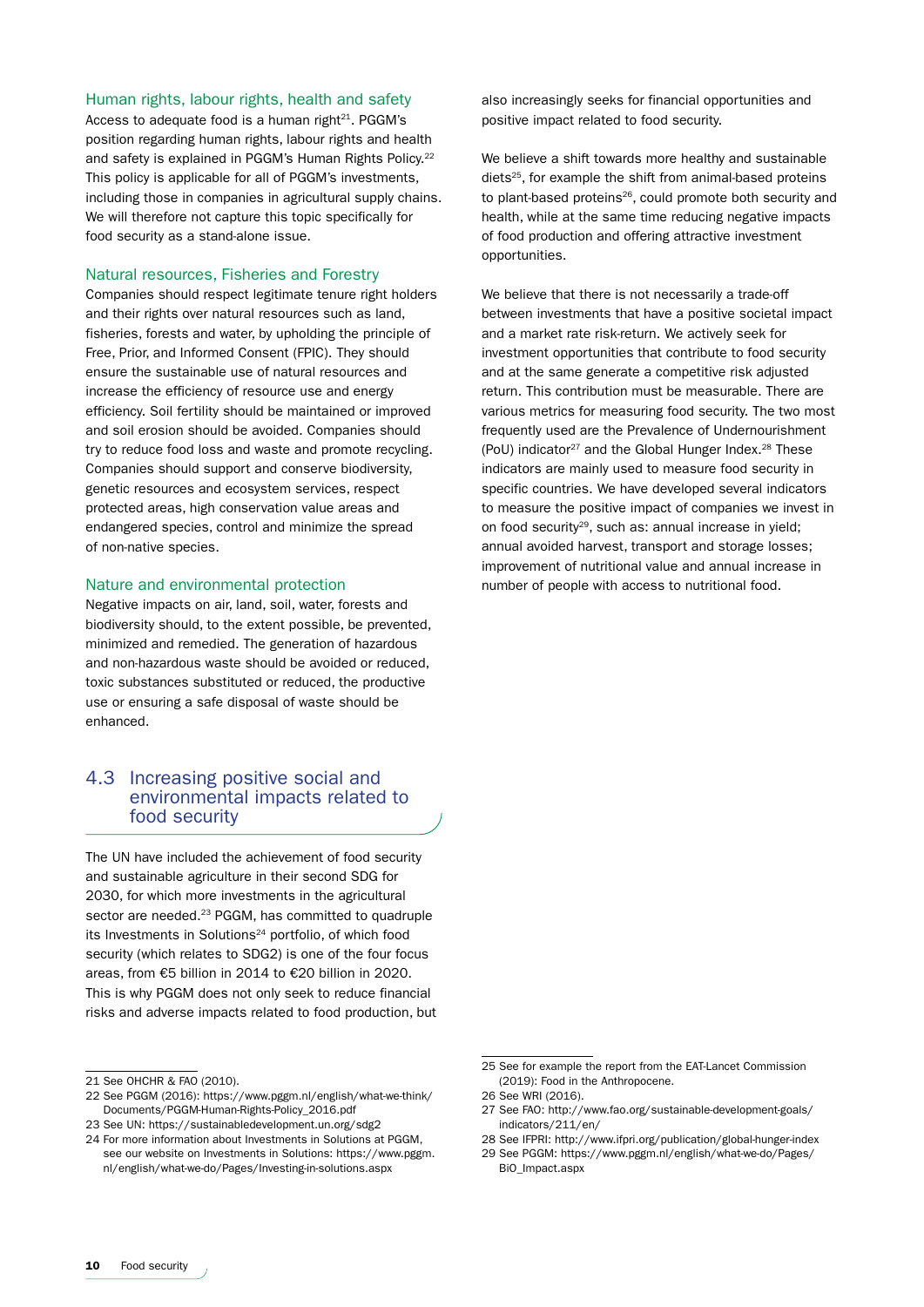## 5 Conclusion and further steps

The strive for sustainable food security is one of the most important challenges humanity is currently facing. Investors can play a role in furthering food security by integrating material ESG issues, reducing negative impact and increasing positive impact of their investment portfolios.

ESG issues, such as greenhouse gas emissions, energy management, water and waste management, biodiversity impacts, and labour practices, are financially material for investors. These issues can be screened for within the companies invested in and be translated into a financial risk framework.

In terms of impact, there are important challenges. Negative impact is mainly found in the areas of human rights, land rights, labour rights, health and safety, natural resources and environmental protection. Biodiversity is at risk through pollution and the use of chemicals that are potentially harmful. Screening on these issues with companies that are part of the supply chain is key to avoidance of negative impact.

Positive impact can be achieved through the improvement both of quality and quantity of crop yield and by supporting a shift towards healthy and sustainable diets. This can be furthered through technical innovation as well as through development of programs to support and enhance production, particularly in sub-Saharan Africa. This is befitting a Dutch institutional investor, as the Netherlands is one of the largest agricultural production countries.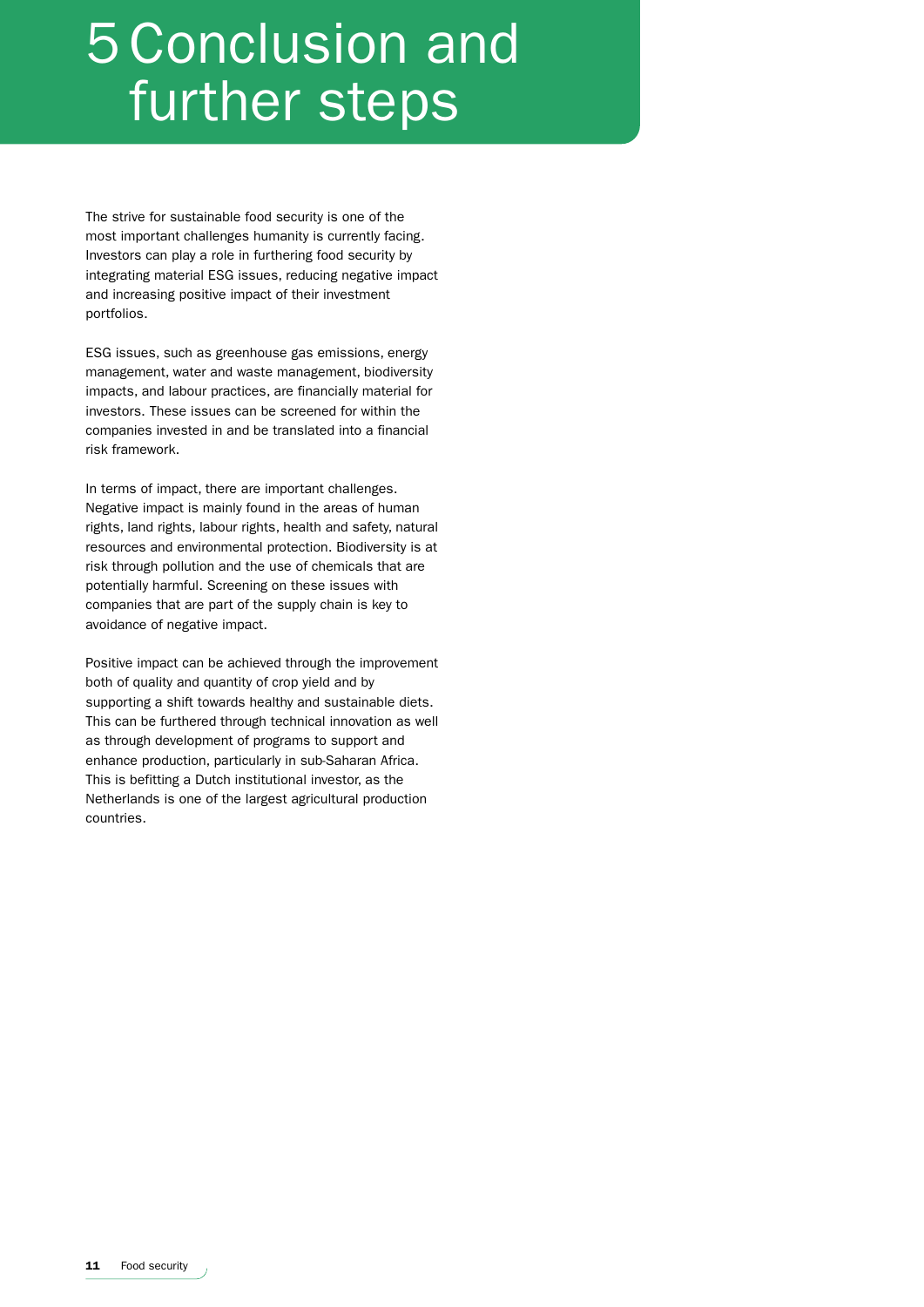## 6 References

Access to Nutrition Index (ATNI). (n.d.). About us. Retrieved 07 11, 2017, from https://www.accesstonutrition.org/ who-we-are

Access to Seeds Index. (n.d.). *About*. Retrieved 07 11, 2018, from https://www.accesstoseeds.org/about/

APG & PGGM. (2017). *Sustainable Development Investments (SDIs): Taxonomies*.

De Nederlandsche Bank (DNB). (2018). *SDG impact indicators: A guide for investors and companies*. Amsterdam: DNB.

EAT-Lancet Commission. (2019). Food in the Anthropocene: the EAT-Lancet Commission on healthy diets from sustainable food systems. *The Lancet Commissions*, 393(10170), 447-492.

Farm Animal Welfare Council (FAWC). (2009). Farm Animal Welfare in Great Britain: Past, Present and Future. London: FAWC.

Food and Agricultural Organization of the United Nations (FAO). (n.d.). Retrieved from Sustainable Food and Agriculture: http://www.fao.org/sustainability/en/

Food and Agriculture Organization of the United Nations (FAO). (n.d.). Retrieved from Food wastage: Key facts and figures: http://www.fao.org/news/story/en/item/196402/icode/

Food and Agriculture Organization of the United Nations (FAO). (2017). Retrieved from The state of food security and nutrition in the world: http://www.fao.org/state-of-food-security-nutrition

Food and Agriculture Organization of the United Nations (FAO). (n.d.). *Food security and the right to food*. Retrieved 07 11, 2018, from http://www.fao.org/sustainable-development-goals/overview/fao-and-the-post-2015-development-agenda/ food-security-and-the-right-to-food/en/

Food and Agriculture Organization of the United Nations. (n.d.). *Sustainable Development Goals*. Retrieved from SDG Indicator 2.1.1 - Prevalence of undernourishment: http://www.fao.org/sustainable-development-goals/indicators/211/en/

International Finance Corporation (IFC). (2014). *Good Practice Note: Improving Animal Welfare in Livestock Operations*. Washington: IFC.

International Food Policy Research Institute (IFPRI). (n.d.). Retrieved from Global Hunger Index: http://www.ifpri.org/topic/ global-hunger-index

OECD. (2011). *OECD Guidelines for Multinational Enterprises*. Paris: OECD.

OECD/FAO. (2016). *OECD-FAO Guidance for Responsible Agricultural Supply Chains*. Paris: OECD.

Office of the High Commissioner for Human Rights of the United Nations (OHCHR) & Food and Agriculture Organization of the United Nations (FAO). (2010). *The Right to Adequate Food*. Geneva: UN.

Pensioenfonds Zorg en Welzijn (PFZW). (2014, June). Retrieved from Beleggingsbeleid 2020: https://www.pfzw.nl/ Documents/Over-ons/PFZW\_Beleggingsbeleid\_2020.pdf

Pensioenfonds Zorg en Welzijn (PFZW). (2014, June). Retrieved from Beleid Verantwoord Beleggen: https://www.pfzw.nl/ Documents/Over-ons/verantwoord-beleggen/Beleid\_Verantwoord\_Beleggen.pdf

PGGM. (n.d.). Retrieved from Investing in solutions: https://www.pggm.nl/english/what-we-do/Pages/Investing-insolutions.aspx